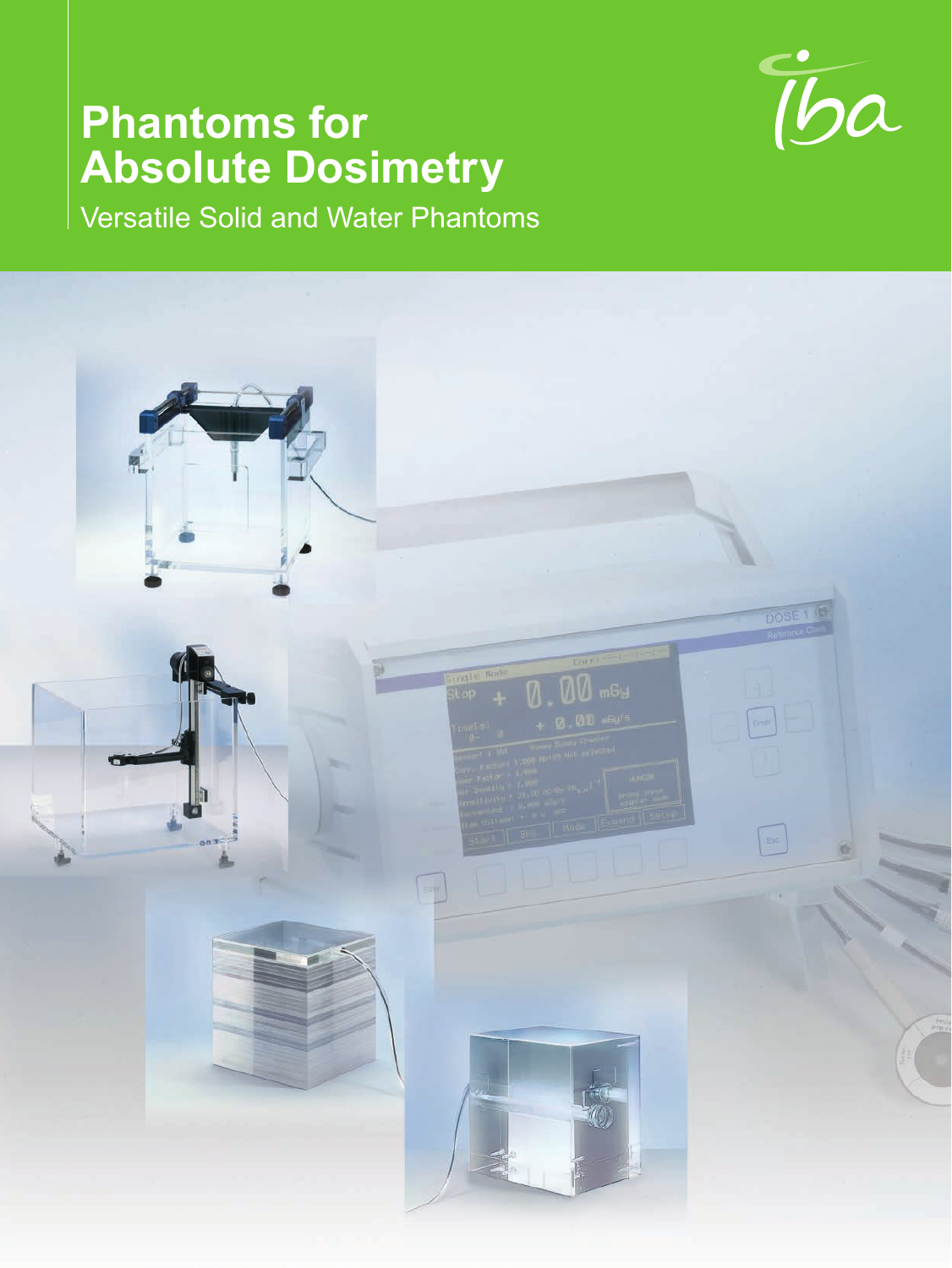### Phantoms for Absolute Dosimetry

IBA Dosimetry offers a complete range of solid and small water phantoms to support modern dosimetry protocols, e.g. AAPM TG-51 and IAEA TRS-398. All phantoms fulfill highest mechanical engineering standards to ensure optimal accuracy and durability.

Next to the phantoms IBA Dosimetry has a complete range of products including the DOSE 1 reference class electrometer, radiation detectors for dosimetry of photon and electron beams and radioactive stability check devices. Prior to the shipment the equipment is calibrated in our calibration facilities.

# **Fastest.** mostAccurate. most Reliable.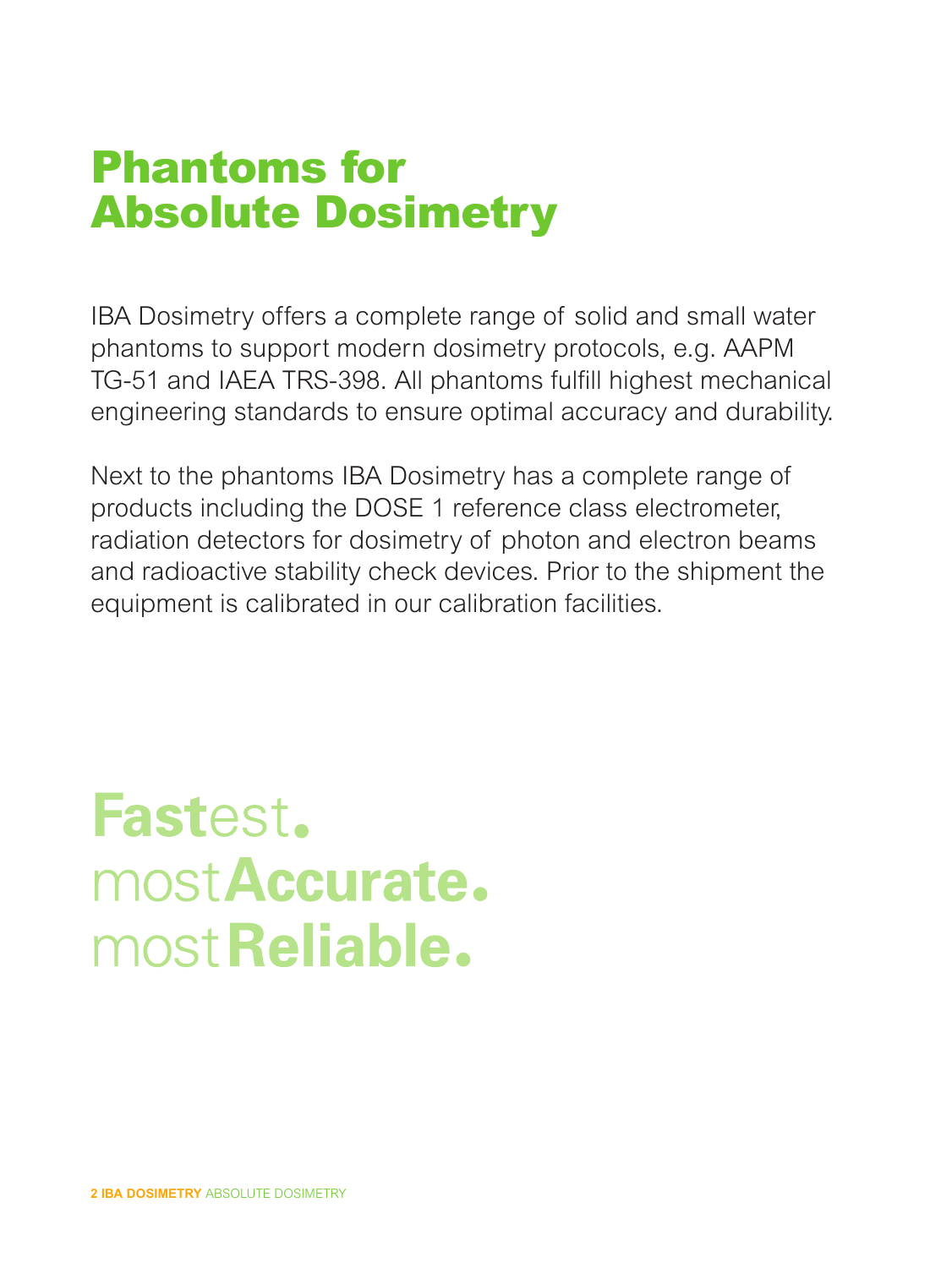### One dimensional water phantoms

**One dimensional water phantom for absolute measurements according to AAPM TG-51 and IAEA TRS-398 dosimetry protocols.**

#### **WP1D – manual water phantom**

One dimensional, stand-alone water phantom for absolute dose measurements according to TG-51 (lead filter option needed) and IAEA TRS-398 dosimetry protocols. The measurement depth can be manually adjusted with 0.1 mm steps and read out on the incremental encoder with integrated display.

#### **WP1D – motorized water phantom including Smart Control Unit (SCU)**

One dimensional, stand-alone motorized water phantom for absolute dose measurements according to AAPM TG-51 (lead filter option needed) and IAEA TRS-398 dosimetry protocols. The measurement depth can be adjusted in steps of 0.1-100 mm with the SCU. Up to 8 data sets (e.g. Linacs) with each 62 measurement depths can be preset and stored in the SCU. The SCU can be operated from both the treatment room as well as the control room for convenient remote adjustment of the different measurement depths.



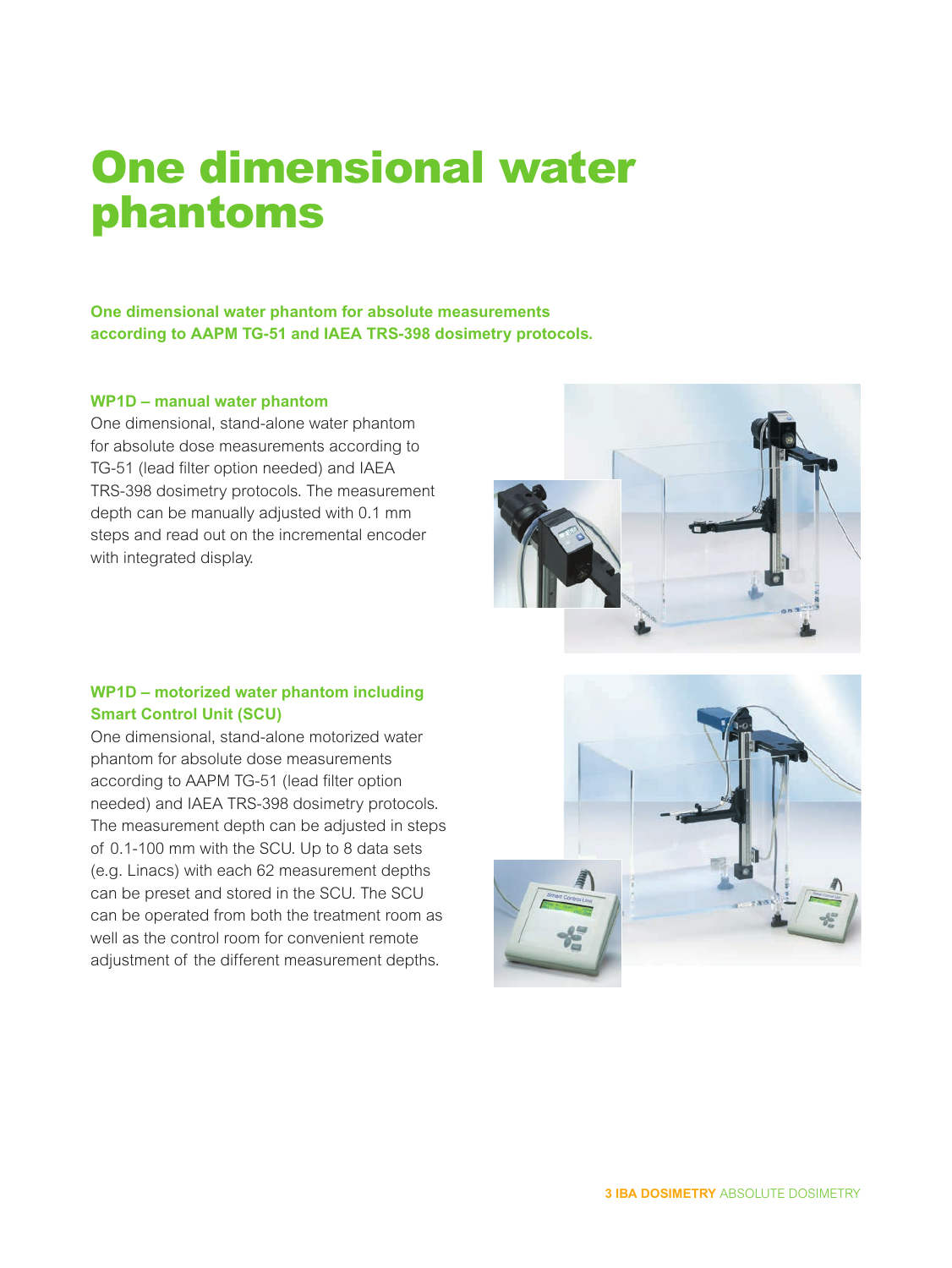#### **WP1D – motorized water phantom with interface to CU500E or to MCU**

The WP1D motorized water phantom can be connected by means of optional adapters to the CU500E or the MCU control device of the Acrylic/Blue Phantom or RFA-300 water phantoms respectively for motorized adjustment of the measurement depth. This version enables both depth scans for beam characterization as well as discrete individual positioning of the detector for measurements at the reference depths<sup>1)</sup> (without picture).

#### **Accessories for the WP1D**

Apart from an optional lead filter for photon beam quality determination above 10 MV according to the TG-51 protocol, different detector holders for cylindrical and parallel plate chambers are available. Another option is a three point levelling plate for easy adjustment and carrying of the WP1D.





1) Requires OmniPro-Accept 6.1 or higher.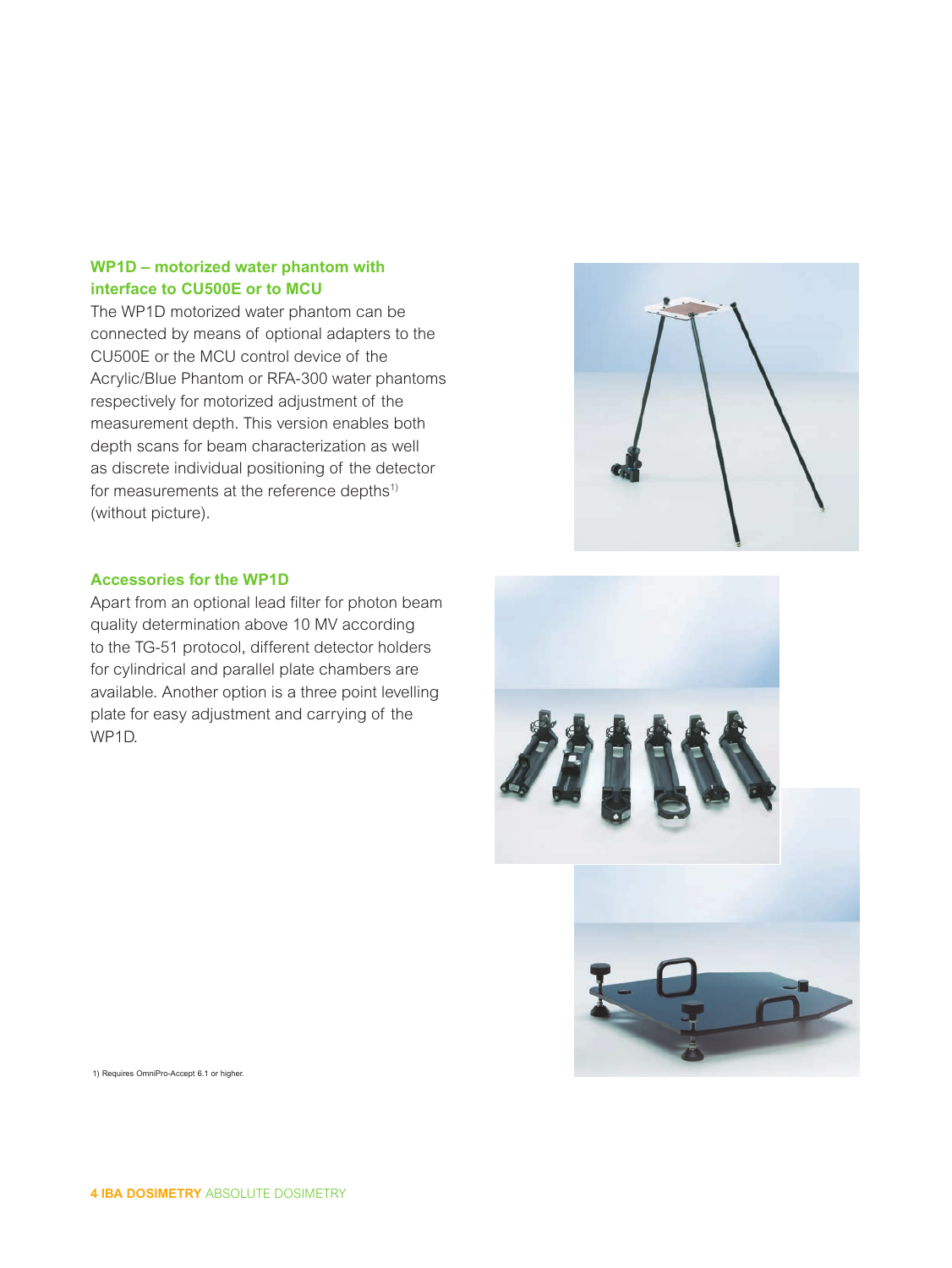### Calibration water phantoms

**One dimensional water phantom for absolute measurements according to AAPM TG-51 and IAEA TRS-398 dosimetry protocols.**

**The phantom has been designed for absolute dose measurements in radiation beams with horizontal beam incidence. Furthermore it is suitable for the calibration of ionization chambers used in radiation therapy. The phantoms' design allows cross calibration of a field ionization chamber against a calibrated reference chamber at the user's facility. The phantom has engraved crosshairs, two handles for easy carrying and a drain tap for emptying without changing the phantom's position. Various adapters for ionization chambers and FeSO** $_{\scriptscriptstyle{4}}$  **dosimeters are available.** 

#### **WP34**

The phantom has an advanced configuration with continuous fine depth adjustments by using linear scale. The measuring depth is adjustable either from 18 mm up to 250 mm for cylindrical chambers or from 8 mm (respectively 12 mm depending on chamber type) up to 250 mm for parallel plate chambers.

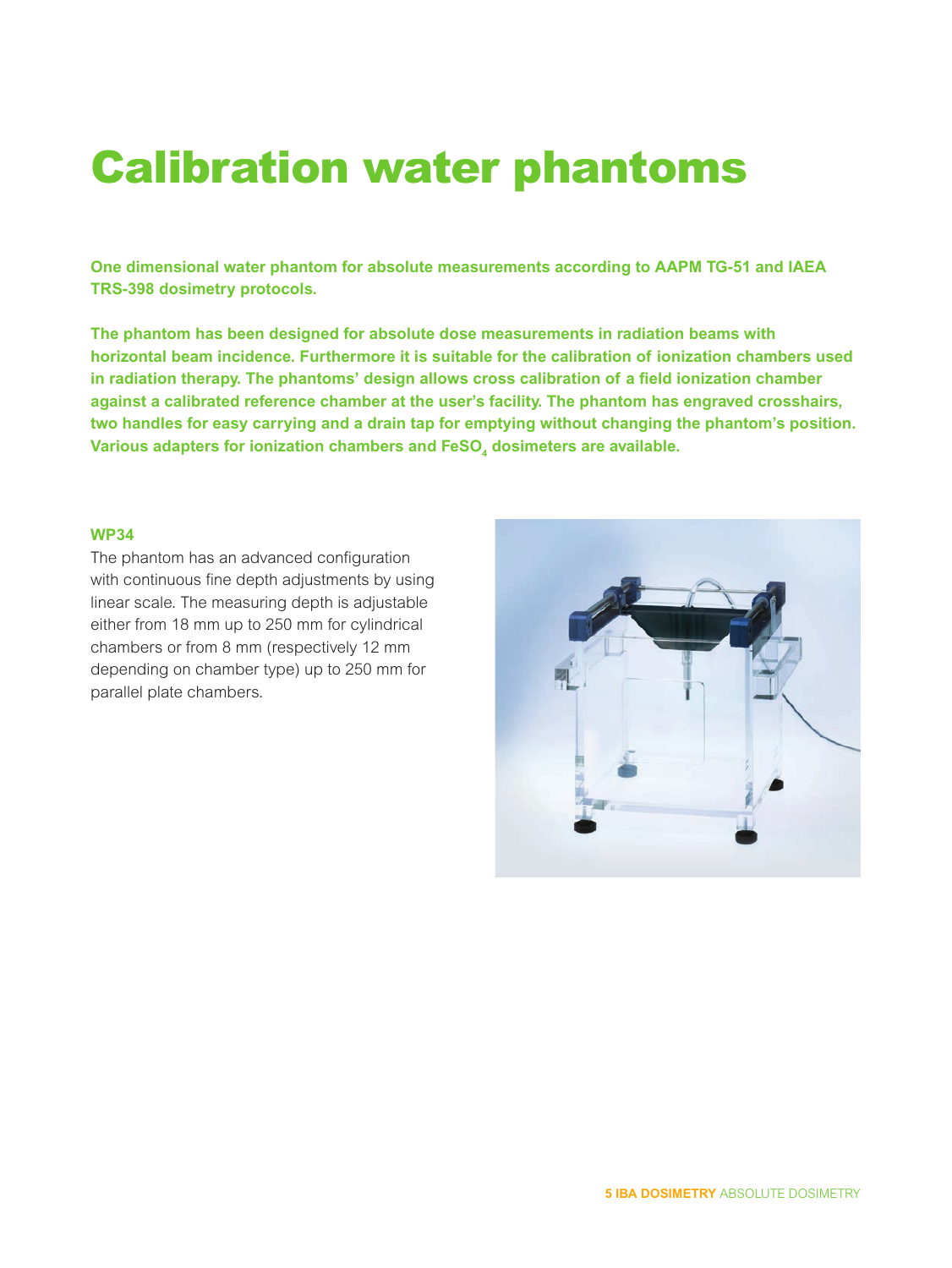# Solid phantoms

#### **Standard Calibration Phantom SP22**

The SP22 is designed for constancy checks as well as for comparison measurements of ionization chambers.

The phantom consists of a PMMA block which has a hole from one side to the other side of the phantom used to insert various ionization chamber adapters. Depending on the orientation of the phantom, thimble chambers can be placed in measuring depths of 50 mm, 70 mm or 100 mm. Two adapters can be inserted tip to tip without air gap for simultaneous irradiation of chambers.



#### **Plate Phantoms**

The solid plate phantoms SP33 and SP34 are suitable for quality assurance dosimetry measurements in photon and electron beams, based on the relation between ionization chamber reading in plastic and water in the user beam with different types of ionization chambers.

The plate phantoms consist of 1 plate of 1 mm thickness, 2 plates of 2 mm, 1 plate of 5 mm and 29 plates of 10 mm. Adapter plates for various detectors are available for both phantoms.

The SP33 is made of PMMA. The SP34 is made of white polystyrene, type RW3.

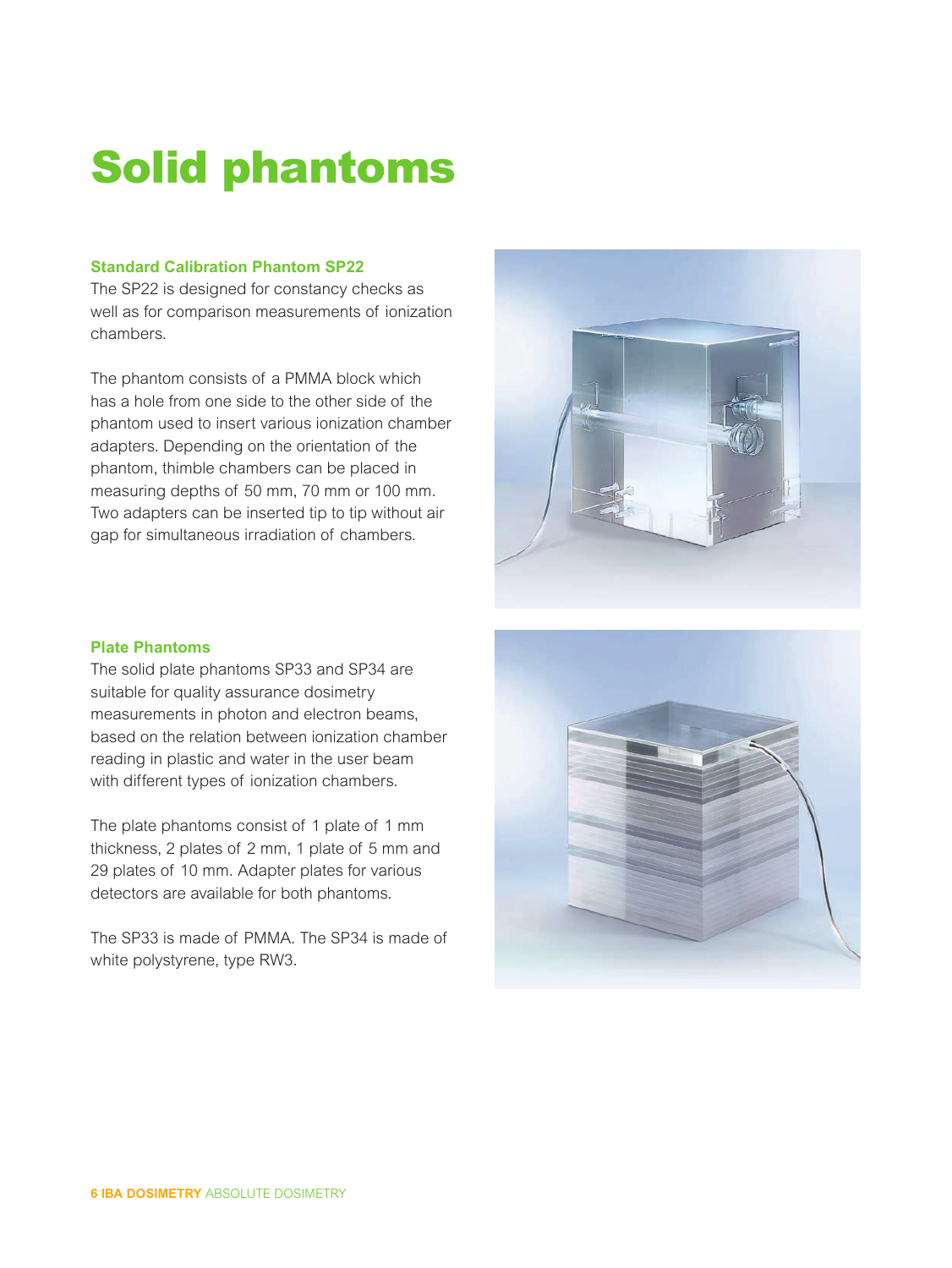# Technical specifications

| Small one dimensional water phantom WP1D                    |                                                                                                                       | <b>Calibration water phantoms</b>        |                                                                                         |
|-------------------------------------------------------------|-----------------------------------------------------------------------------------------------------------------------|------------------------------------------|-----------------------------------------------------------------------------------------|
| <b>General WP1D mechanics</b>                               |                                                                                                                       |                                          | <b>WP34</b>                                                                             |
| Wall material:                                              | <b>PMMA</b>                                                                                                           | Wall material:                           | <b>PMMA</b>                                                                             |
| Tank size:                                                  | 40 cm (L) x 34 cm (W) x 35 cm (H)<br>(inner dimensions)<br>42 cm (L) x 36 cm (W) x 36 cm (H)<br>(exterior dimensions) | <b>Measuring depth:</b>                  | 18-250 mm<br>(cylindrical chambers)<br>8 (resp. 12)-250 mm<br>(parallel plate chambers, |
| Volume:                                                     | $\approx 45$ litres                                                                                                   |                                          | depending on chamber type)                                                              |
| <b>Draining hose:</b>                                       | included                                                                                                              | <b>Adjustment of depth:</b>              | manually                                                                                |
| <b>Scanning mechanics:</b>                                  | aluminium precision linear drive                                                                                      | <b>Radiation incidence:</b>              | horizontal beam                                                                         |
| <b>Chamber support:</b>                                     | carbon fibre reinforced plastic                                                                                       | <b>Exterior dimensions:</b>              | 41 cm (L) x 32.6 cm (W) x 37 cm (H)                                                     |
| Max.vertical scan range: 25 cm                              |                                                                                                                       | <b>Interior dimensions:</b>              | 30 cm (L) x 30 cm (W) x 30 cm (H)                                                       |
|                                                             |                                                                                                                       | Weight without water:                    | 10 kg                                                                                   |
| <b>Manual version</b>                                       |                                                                                                                       |                                          |                                                                                         |
| <b>Position indicator:</b>                                  | incremental encoder with display,<br>battery operated                                                                 | Optionally connection to water reservoir |                                                                                         |
| <b>Battery lifetime:</b>                                    | $\approx$ 10 years (lithium cell)                                                                                     |                                          |                                                                                         |
| <b>Position resolution:</b>                                 | $0.1$ mm                                                                                                              |                                          |                                                                                         |
| <b>Position accuracy:</b>                                   | $+0.2$ mm                                                                                                             |                                          |                                                                                         |
| <b>Position reproducibility:</b> $\pm 0.1$ mm               |                                                                                                                       |                                          |                                                                                         |
| Weight:                                                     | 11 kg                                                                                                                 |                                          |                                                                                         |
| Motorized version with SCU or Interface to CU500E or to MCU |                                                                                                                       |                                          |                                                                                         |
| Positioning:                                                | DC motor with 10-turn high precision<br>potentiometer                                                                 |                                          |                                                                                         |
| <b>Usable control units:</b>                                | Smart Control Unit, Scanditronix RFA and<br>Wellhöfer Blue WP                                                         |                                          |                                                                                         |
| <b>Position resolution:</b>                                 | $0.1$ mm                                                                                                              |                                          |                                                                                         |
| <b>Position accuracy:</b>                                   | $+0.4$ mm                                                                                                             |                                          |                                                                                         |
| <b>Position reproducibility:</b> $\pm 0.1$ mm               |                                                                                                                       |                                          |                                                                                         |
| Weight:                                                     | 12 kg                                                                                                                 |                                          |                                                                                         |
| Optionally connection to water reservoir                    |                                                                                                                       |                                          |                                                                                         |

| Solid plate phantoms        |                                     |                                   |                                                       |  |  |
|-----------------------------|-------------------------------------|-----------------------------------|-------------------------------------------------------|--|--|
|                             | <b>SP22</b>                         | <b>SP33</b>                       | <b>SP34</b>                                           |  |  |
| <b>Material:</b>            | <b>PMMA</b>                         | <b>PMMA</b>                       | RW <sub>3</sub>                                       |  |  |
|                             |                                     |                                   | (composition: 98% polystyrene + 2% TiO <sub>2</sub> ) |  |  |
| Density:                    | 1.18 $q/cm3$                        | 1.18 $q/cm^3$                     | 1.045 $q/cm^3$                                        |  |  |
| <b>Measuring depth:</b>     | 50,70,100 mm                        | $1 - 250$ mm                      | $1 - 250$ mm                                          |  |  |
| Energy range:               | <sup>60</sup> Co X-rays up to 50 MV | 0.1-50 MV, 2-50 MeV               | 0.1-50 MV: 2-50 MeV                                   |  |  |
| <b>Exterior dimensions:</b> | 20 cm (L) x 20 cm (W) x 12 cm (H)   | 30 cm (L) x 30 cm (W) x 30 cm (H) | 30 cm (L) x 30 cm (W) x 30 cm (H)                     |  |  |
| <b>Weight including</b>     |                                     |                                   |                                                       |  |  |
| transportation case:        | 7 kg                                | 38 kg                             | 38 kg                                                 |  |  |
|                             |                                     |                                   |                                                       |  |  |

Technical data is subject to change without prior notice.

Configurations shown on pictures are not necessarily included in a standard system.